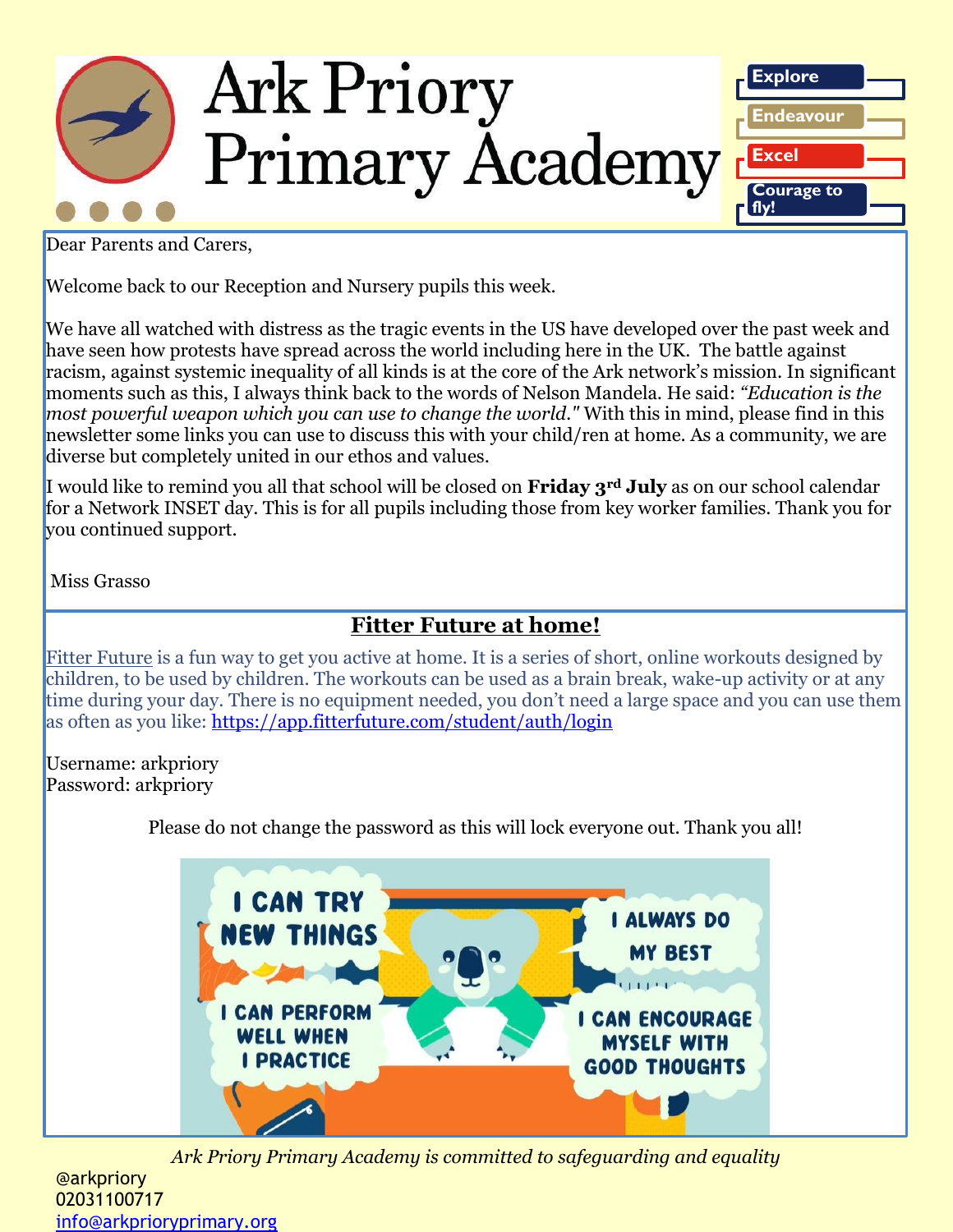

Join the 'Silly Squad' for the great summer reading challenge. This year the challenge is online for free and you can sign up here: [https://summerreadingchallenge.org.uk/.](https://summerreadingchallenge.org.uk/)

Please send your class teacher any book recommendations that can be shared in your class weekly newsletter. Thank you!

# **Welcome back Nursery and Reception!**

We welcomed back our Reception and Nursery pupils this week. They really enjoyed being back at school. Miss Louise and the team have been very creative with our school lunches to make sure our pupils have a delicious meal every day in their pods. For example, this week the children had spaghetti Bolognese and homemade individual quiches. How tasty!



Following the government announcement this week on schools, we will be unable to allow more year groups back to school until September at this moment in time. We will continue to provide home learning for those who cannot attend school and continue to contact our families regularly.

*Ark Priory Primary Academy is committed to safeguarding and equality*  @arkpriory 02031100717 [info@arkprioryprimary.org](mailto:info@arkprioryprimary.org)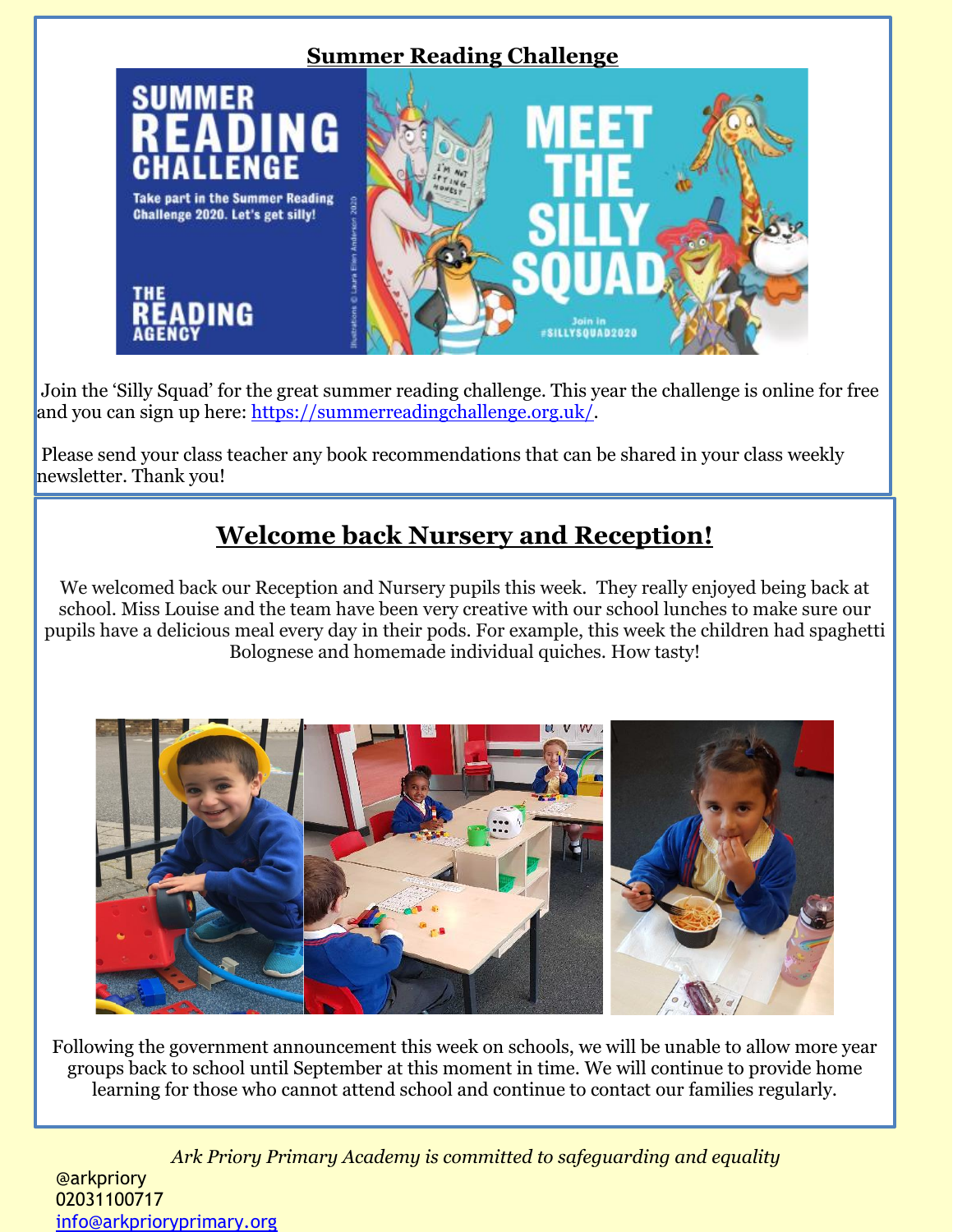### **Websites to use to talk to your children about the news**

<https://www.bbc.co.uk/newsround>

<https://www.childline.org.uk/info-advice/bullying-abuse-safety/crime-law/racism-racial-bullying/>

<https://theweekjunior.co.uk/subscriptions>

For Upper KS2 pupils:<https://theday.co.uk/>



#### Challenge 4 -

Create the biggest overhang you can in your home. E.g. Stacking books or DVDs off the edge of a table:



Submit a photo of the overhang you create alongside a measurement from the edge of the table to the edge of further DVD, say.

Winner is the entry with the longest distance.

*Dear Priory Mathematicians,*

*Well done to Anaya from Brunel and Maya in Shackleton class (the youngest entrant) for your certificates and great feedback!*

*This weekend's maths challenge is below (challenge 4). Send your photos with measurements to Miss Broodie, [a.broodie@arkprioryprimary.org,](mailto:a.broodie@arkprioryprimary.org) by 2pm on Sunday 14th June 2020.* 

*Good luck!*

*Ark Priory Primary Academy is committed to safeguarding and equality*  @arkpriory 02031100717 [info@arkprioryprimary.org](mailto:info@arkprioryprimary.org)